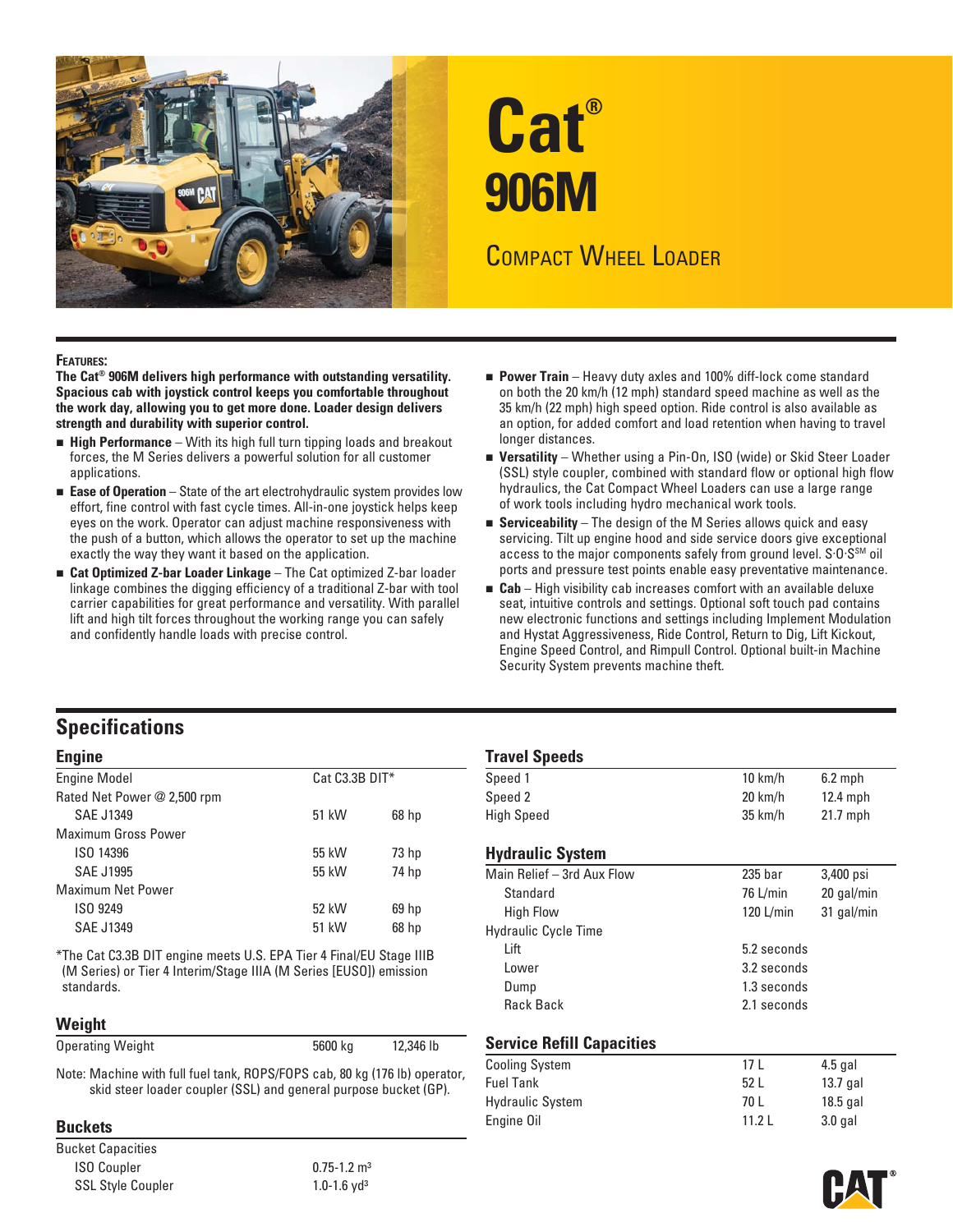# **906M Compact Wheel Loader**



#### **Dimensions**

(All dimensions are approximate. Dimensions shown are based on the machine equipped with general purpose bucket and standard 405/70 SPT9 tires.)

|                                           |                 | <b>With ISO Coupler</b> |                   | <b>With SSL Coupler</b> |
|-------------------------------------------|-----------------|-------------------------|-------------------|-------------------------|
| 1 Cab Height                              | 2465 mm         | 8ft1in                  | 2465 mm           | 8ft1in                  |
| 2 Ground Clearance                        | 300 mm          | $11.8$ in               | 300 mm            | $11.8$ in               |
| 3 Wheelbase                               | 2170 mm         | 7 ft 1 in               | 2170 mm           | 7ft1in                  |
| 4 Overall Length with Bucket              | 5649 mm         | 17 ft 11 in             | 5585 mm           | 18 ft 4 in              |
| 5 Reach at Maximum Dump Height            | 725 mm          | $2$ ft 4 in             | 810 mm            | $2$ ft $8$ in           |
| 6 Dig Depth                               | 95 mm           | 3.7 in                  | $90 \text{ mm}$   | $3.5$ in                |
| 7 Maximum Dump Height                     | 2478 mm         | 8 ft 1 in               | 2395 mm           | 7 ft 10 in              |
| 8 Load Over Height                        | 3027 mm         | 9 ft 11 in              | 3035 mm           | 9 ft 11 in              |
| 9 Hinge Pin at Maximum Height             | 3227 mm         | 10 ft 7 in              | 3230 mm           | 10 ft 7 in              |
| 10 Departure Angle (Degrees)              |                 | $33^\circ$              |                   | $33^\circ$              |
| 11 Overall Length with Forks              | 5915 mm         | 19 ft 4 in              | 5945 mm           | 19 ft 6 in              |
| 12 Reach at Ground Level                  | 720 mm          | $2$ ft 4 in             | 750 mm            | $2$ ft $6$ in           |
| 13 Maximum Reach                          | 1215 mm         | 3 ft 11 in              | 1265 mm           | 4 ft 2 in               |
| 14 Fork Depth Below Ground (Above Ground) | $25 \text{ mm}$ | $1.0$ in                | $(45 \text{ mm})$ | $(1.8 \text{ in})$      |
| 15 Fork Height at Maximum Reach           | 1425 mm         | $4$ ft $8$ in           | 1490 mm           | 4 ft 11 in              |
| 16 Maximum Fork Height                    | 3090 mm         | 10 ft 1 in              | 3160 mm           | 10 ft 4 in              |
| 17 Fork Reach at Maximum Height           | 445 mm          | $1$ ft 5 in             | 505 mm            | 1 ft 8 in               |
| 18 Turning Radius Over Bucket             | 4420 mm         | 14 ft 6 in              | 4445 mm           | 14 ft 7 in              |
| 19 Turning Radius Inside Tire             | 2240 mm         | $7$ ft 4 in             | 2240 mm           | $7$ ft 4 in             |
| 20 Width Over Bucket                      | 1890 mm         | $6$ ft 2 in             | 1880 mm           | $6$ ft $2$ in           |
| 21 Tire Gauge                             | 1420 mm         | $4$ ft $8$ in           | 1420 mm           | $4$ ft $8$ in           |
| 22 Machine Width                          | 1840 mm         | 6 ft                    | 1840 mm           | 6 ft                    |
| 23 Articulation Angle (Degrees)           | $39^\circ$      |                         | $39^\circ$        |                         |
| 24 Dump Angle at Maximum Height (Degrees) | $45^{\circ}$    |                         | $45^{\circ}$      |                         |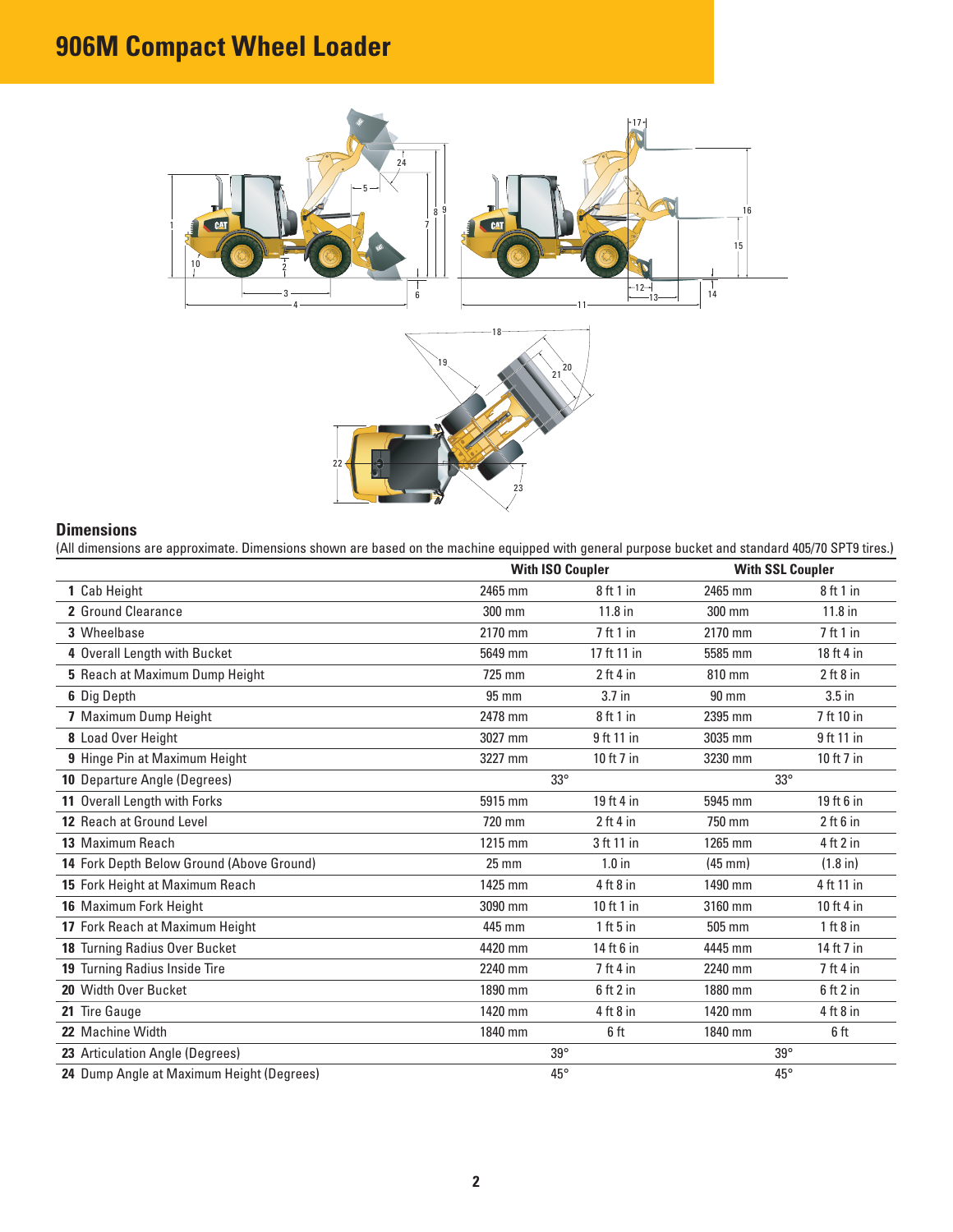# **906M Compact Wheel Loader**

#### **Operating Specifications**

Machine with full fuel tank, ROPS/FOPS cab, 80 kg (176 lb) operator, either SSL or ISO coupler and general purpose bucket (GP).

| <b>Coupler Type</b>                                                                                                               | <b>ISO</b>        |                       | <b>SSL</b>        |                     |
|-----------------------------------------------------------------------------------------------------------------------------------|-------------------|-----------------------|-------------------|---------------------|
| <b>Tire Size</b>                                                                                                                  |                   | 405/70 R18            |                   | 405/70 R18          |
| <b>Operating Weight</b>                                                                                                           | 5545 kg           | 12,221 lb             | 5600 kg           | 12,346 lb           |
| <b>Rated Bucket Capacity</b>                                                                                                      | $0.9 \text{ m}^3$ | $1.2$ yd <sup>3</sup> | $0.9 \text{ m}^3$ | $1.18 \text{ yd}^3$ |
| <b>Breakout Force, Bucket</b>                                                                                                     | 52 kN             | 11.689 lb             | 42 kN             | 9,442 lb            |
| Rated Operating Load at Full Turn, Bucket                                                                                         | 1808 kg           | 3,986 lb              | 1703 kg           | 3,754 lb            |
| Straight Tipping Load, Bucket)                                                                                                    | 4435 kg           | 9,778 lb              | 4180 kg           | $9,215$ lb          |
| Full Turn Static Tipping Load, Bucket                                                                                             | 3615 kg           | 9.970 lb              | 3405 kg           | 7,507 lb            |
| <b>Rack Back, Transport Position</b>                                                                                              |                   | $52^\circ$            |                   | $52^{\circ}$        |
| Rated Operating Load at Full Turn, Forks (EN 474-3:2006, firm and level ground, 1.25 stability<br>and 500 mm [20 in] load center) | 2200 kg           | 4,848 lb              | 2065 kg           | 4,553 lb            |

#### **Cab Features**

| <b>Standard Cab Features</b>                                                       | <b>Comfort Cab</b> | <b>Deluxe Cab</b> | Canopy    |
|------------------------------------------------------------------------------------|--------------------|-------------------|-----------|
| Cup Holder                                                                         |                    |                   |           |
| <b>Two Access Doors</b>                                                            | $\bullet$          | ٠                 |           |
| <b>Fixed Steering Column</b>                                                       |                    |                   | ٠         |
| Adjustable Steering Column                                                         | $\bullet$          | $\bullet$         |           |
| <b>Vinyl Suspension Seat</b>                                                       |                    |                   |           |
| <b>Cloth Suspension Seat, Arm Rest</b>                                             | $\bullet$          |                   |           |
| Cloth, Electric Air Suspension, Arm/Head Rest, Lumbar Support and Heated Back Seat |                    | $\bullet$         |           |
| Left Window - Sliding                                                              | $\bullet$          | $\bullet$         |           |
| Right Window - Sliding                                                             |                    | $\bullet$         |           |
| <b>Heated Rear Window</b>                                                          | $\bullet$          | $\bullet$         |           |
| <b>Coat Hook</b>                                                                   |                    | ٠                 | $\bullet$ |
| Cabin Light                                                                        | ٠                  | $\bullet$         |           |
| Sun Visor                                                                          | $\bullet$          | $\bullet$         | $\bullet$ |
| Radio-ready Kit (wiring, speaker, aerial and grilles)                              |                    | $\bullet$         |           |
| <b>External Knock Back Mirrors</b>                                                 | $\bullet$          | $\bullet$         | $\bullet$ |
| Lockable Storage Box                                                               | $\bullet$          | $\bullet$         |           |
| Adjustable Internal Mirror                                                         | $\bullet$          | $\bullet$         |           |
| Heater                                                                             | $\bullet$          | $\bullet$         |           |
| <b>Optional Cab Features</b>                                                       |                    |                   |           |
| Air Conditioner                                                                    | $\bullet$          | $\bullet$         |           |
| Cat Radio/CD/MP3/WMA/AUX                                                           | $\bullet$          | ٠                 |           |
| <b>Rear Blind</b>                                                                  |                    |                   |           |
| <b>Machine Security System</b>                                                     |                    | ٠                 |           |
| Radio-ready Kit (wiring, speaker, aerial and grilles)                              |                    |                   |           |

#### **Maximum Material Densities**

Based on ISO 7546:1983, and rated operating loads at full turn.

| <b>Bucket Type</b>              |                        | <b>General Purpose</b>     |                       | <b>Multi Purpose</b>       |                        | <b>Light Material</b>      |  |
|---------------------------------|------------------------|----------------------------|-----------------------|----------------------------|------------------------|----------------------------|--|
| <b>Rated Capacity</b>           | $0.9 \text{ m}^3$      | $1.2$ vd $^3$              | $0.75 \text{ m}^3$    | $1.0 \text{ vd}^3$         | $1.2 \; \mathrm{m}^3$  | $1.6$ vd $3$               |  |
| Dump Height                     | 2395 mm                | 94 in                      | 2470 mm               | 97 in                      | 2285 mm                | 90 in                      |  |
| <b>Maximum Material Density</b> | 1755 kg/m <sup>3</sup> | $2,958$ lb/yd <sup>3</sup> | $2131 \text{ kg/m}^3$ | $3,592$ lb/yd <sup>3</sup> | 1208 kg/m <sup>3</sup> | $2,036$ lb/yd <sup>3</sup> |  |
| Bucket Width                    | 1880 mm                | 74 in                      | 1880 mm               | 74 in                      | 2080 mm                | 82 in                      |  |